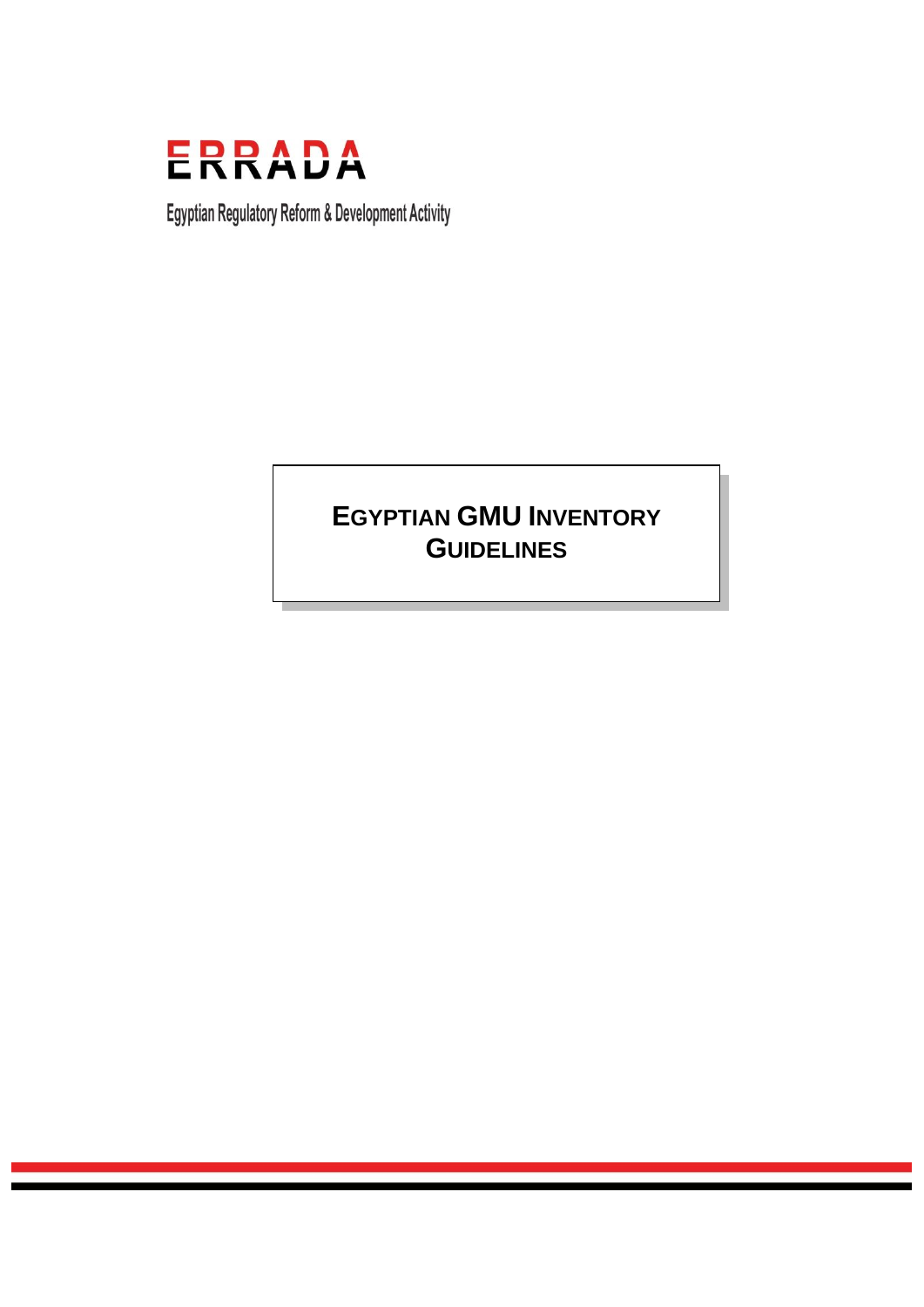

# **Contents**

Copyright ©2012 ERRADA. All rights reserved.

Egyptian Regulatory Reform and Development Activity (ERRADA) is an Egyptian government initiative which aims to build a regulatory management system, based on a dialog between public and private institutions and civil society, aimed at increasing efficiency, competitiveness and creating more job opportunities.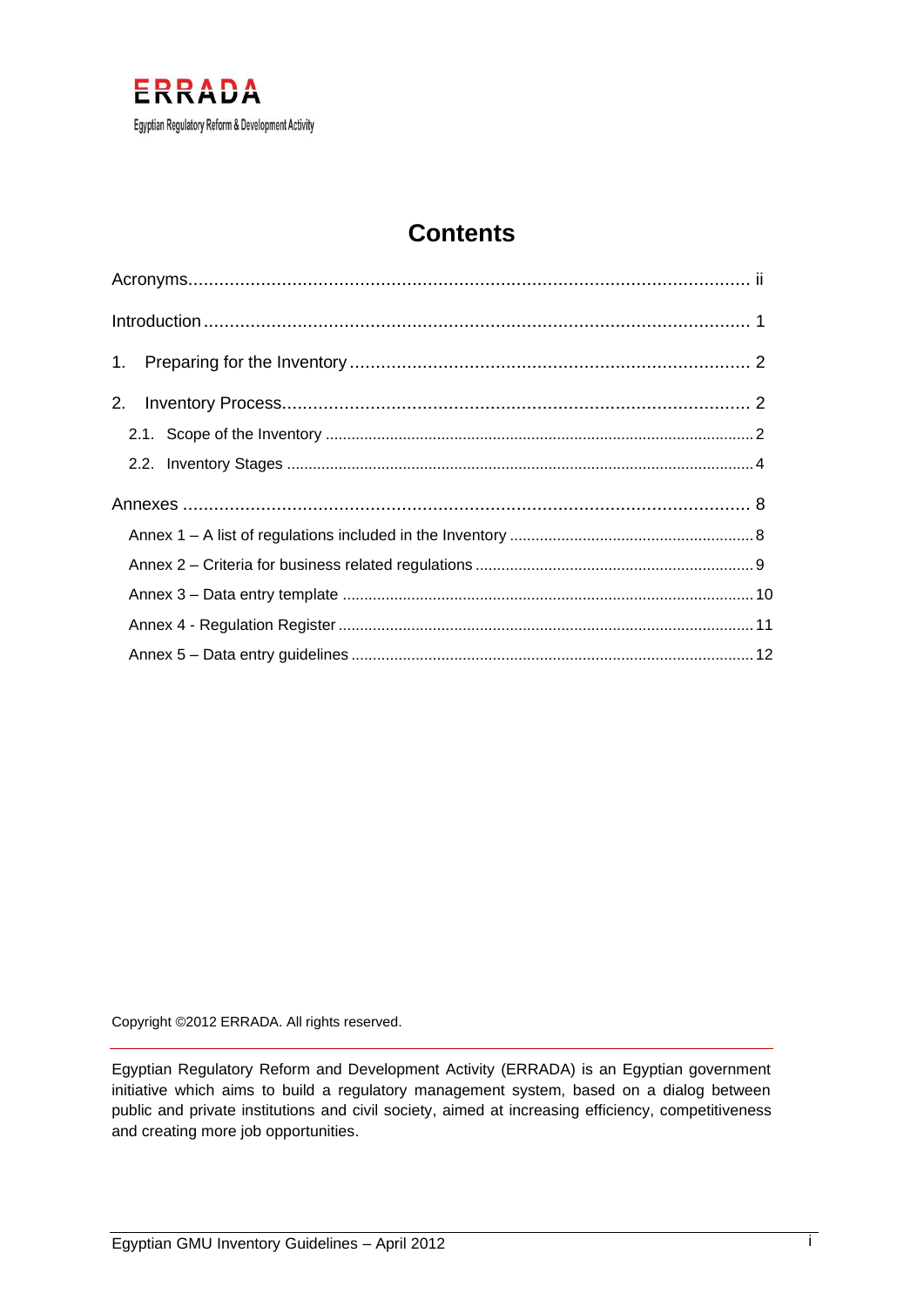

# **Acronyms**

<span id="page-2-0"></span>

| ERRADA     | Egyptian Regulatory Reform and Development Activity |
|------------|-----------------------------------------------------|
| ERU        | e-Registry Unit                                     |
| <b>GMU</b> | Government Ministerial Unit                         |
| <b>GRU</b> | <b>General Review Unit</b>                          |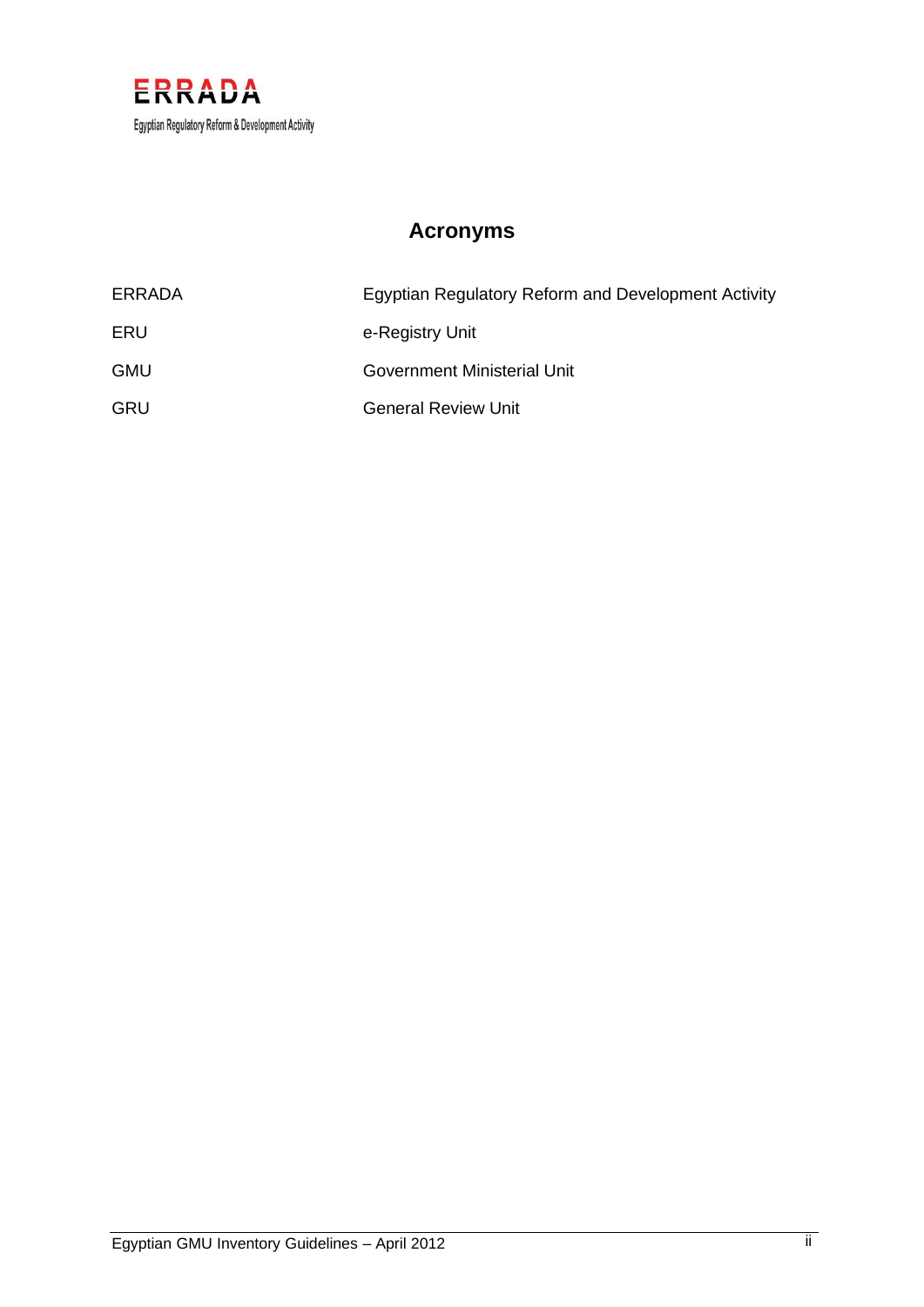

## <span id="page-3-0"></span>**Introduction**

Egyptian Regulatory Reform and Development Activity (ERRADA) aims to build a regulatory management system, based on a dialog between public and private institutions and civil society, founded upon transparency and justice.

ERRADA seeks to achieve this through addressing regulatory challenges related to business climate, most notably: multiplicity and overlap of regulations; overlap of competent authorities responsible for enforcing regulations; lack of a mechanism to identify implicitly repealed regulations; ambiguity of administrative procedures; outdated standards and fees.

In order to do this, ERRADA compiles all business related regulations and those that impact citizens in general which concern each ministry and its subordinate authorities. These Guidelines present how the GMU can inventory the regulation, and offer detailed explanation of the inventory scope and steps, starting from preparing for the inventory, identifying sources of regulations and how to search through them. The Guidelines highlight the steps that ought to be followed in all stages of the inventory, as well as the necessary forms, etc.

ERRADA tries, through these Guidelines to maintain the needed consistency and quality of deliverables as well as lay down basis and constant standards for inventory of regulations that could be always relied upon whether within or outside ERRADA.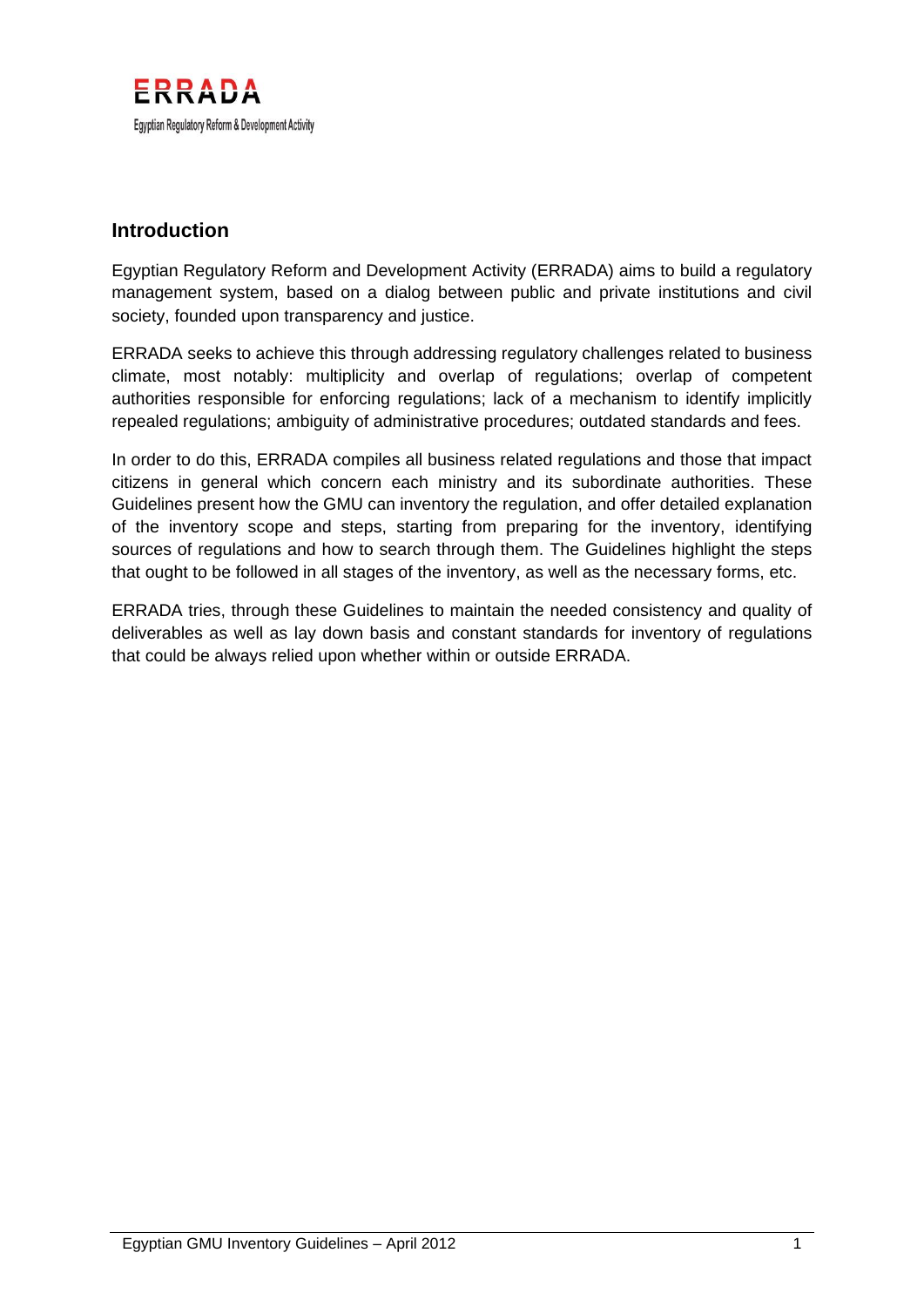

Inventory is a process for compiling all legal instruments (laws, decrees, directives and circulars – [Annex 1\)](#page-10-1) regulating business or impacting citizens in general.

## <span id="page-4-0"></span>**1. Preparing for the Inventory**

- Each ministry shall issue a ministerial decree establishing the GMU, naming its manager and members as well as outlining its terms of reference and objectives. The decree shall empower the GMU to carry out the inventory of legal instruments across the whole ministry and its affiliated authorities and departments. The GMU Manager shall be responsible for signing off the inventory list.
- As for ministries that no longer exist or their subordinate authorities merged under other ministries, their regulations are considered an inheritance for the participating ministries; therefore they are obliged to compile them.
- It is important for each GMU Manager to present a general overview on the ministry and its regulations, terms of reference and subordinates to GMU staff.

#### <span id="page-4-1"></span>**2. Inventory Process**

#### **Important remarks:**

- If the Ministry is responsible for implementing a part of a law, such as an article, the Inventory should include that law and the specific article.
- In case of joint decree by more than one minister, it should be entered under the name of the first ministry that appears in the decree.

#### <span id="page-4-2"></span>**2.1. Scope of the Inventory**

#### **2.1.1. What is included in the inventory**

• The inventory should include all valid laws and amendments, regulations and their amendments, decrees, directives, and circulars.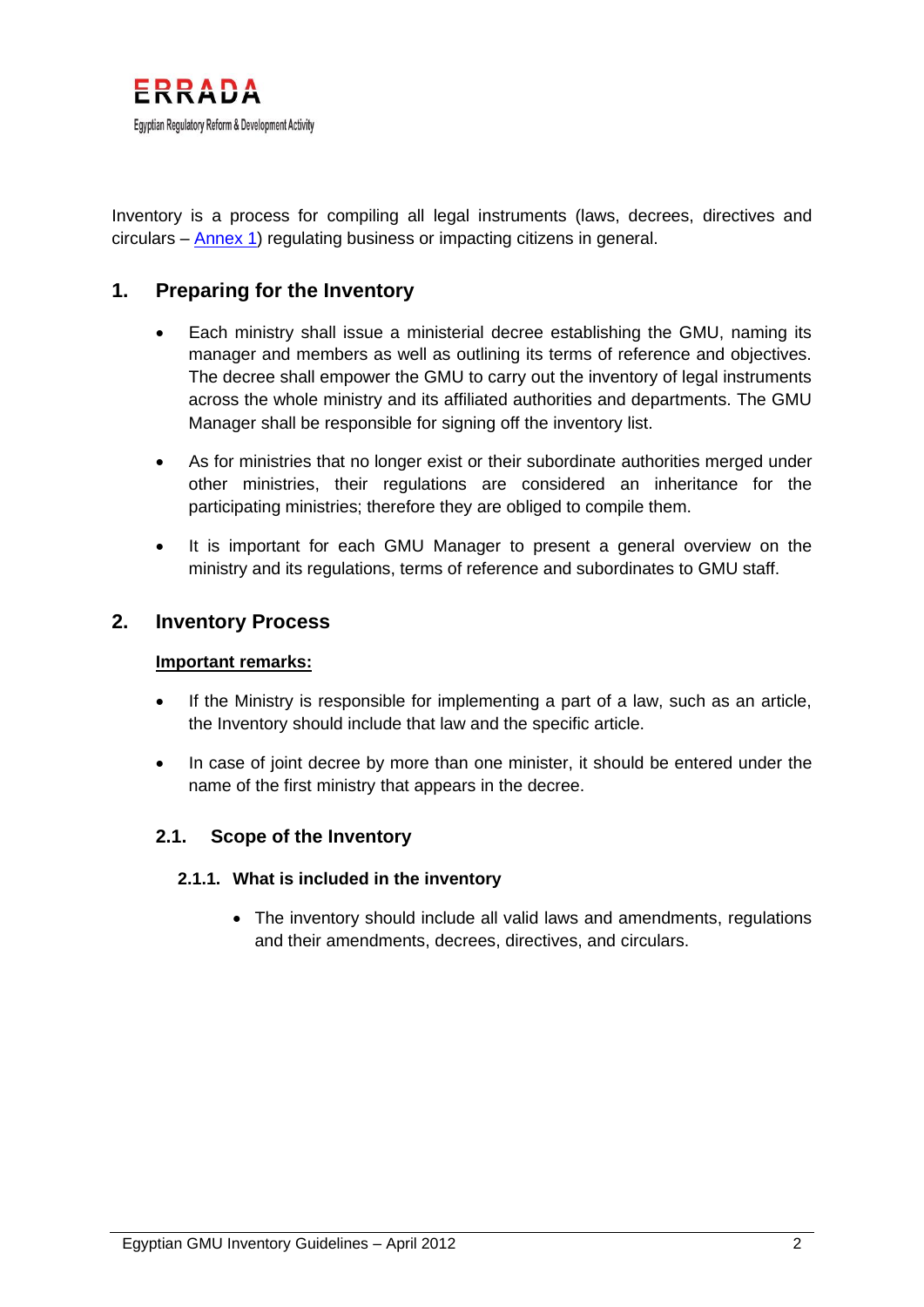

| All laws and decrees affecting                                                                                        | Included in inventory |
|-----------------------------------------------------------------------------------------------------------------------|-----------------------|
| Internal management of the government                                                                                 | <b>No</b>             |
| Specific cases                                                                                                        | <b>No</b>             |
| Decrees regulating commercial activities for<br>individuals, businesses or activities directly<br>related to business | Yes                   |
| Citizens                                                                                                              | Yes                   |

#### **Criteria for considering regulations to be directly related to business [\(Annex 2\)](#page-11-0)**

- 1. Allocation of land
- 2. Starting, running and ending a business for profit
- 3. Obtaining licenses and public utilities
- 4. Hiring personnel
- 5. Registering property
- 6. Access to credit
- 7. Investor protection
- 8. Paying taxes, fees and insurance
- 9. Internal and external trade and transport
- 10. Enforcing contracts and settling disputes
- 11. Protecting competition and preventing monopoly

GMUs shall consider inventoried regulations business related if they meet any of the abovementioned criteria.

#### **2.1.2. What is not included in the inventory (also recorded in the inventory register – [Annex 4\)](#page-13-0)**

- Legal instruments that apply only to internal management decisions of the public administration (such as instruments related to hiring decisions or holiday periods).
- Legal instruments that apply only to individual or ad hoc cases (such as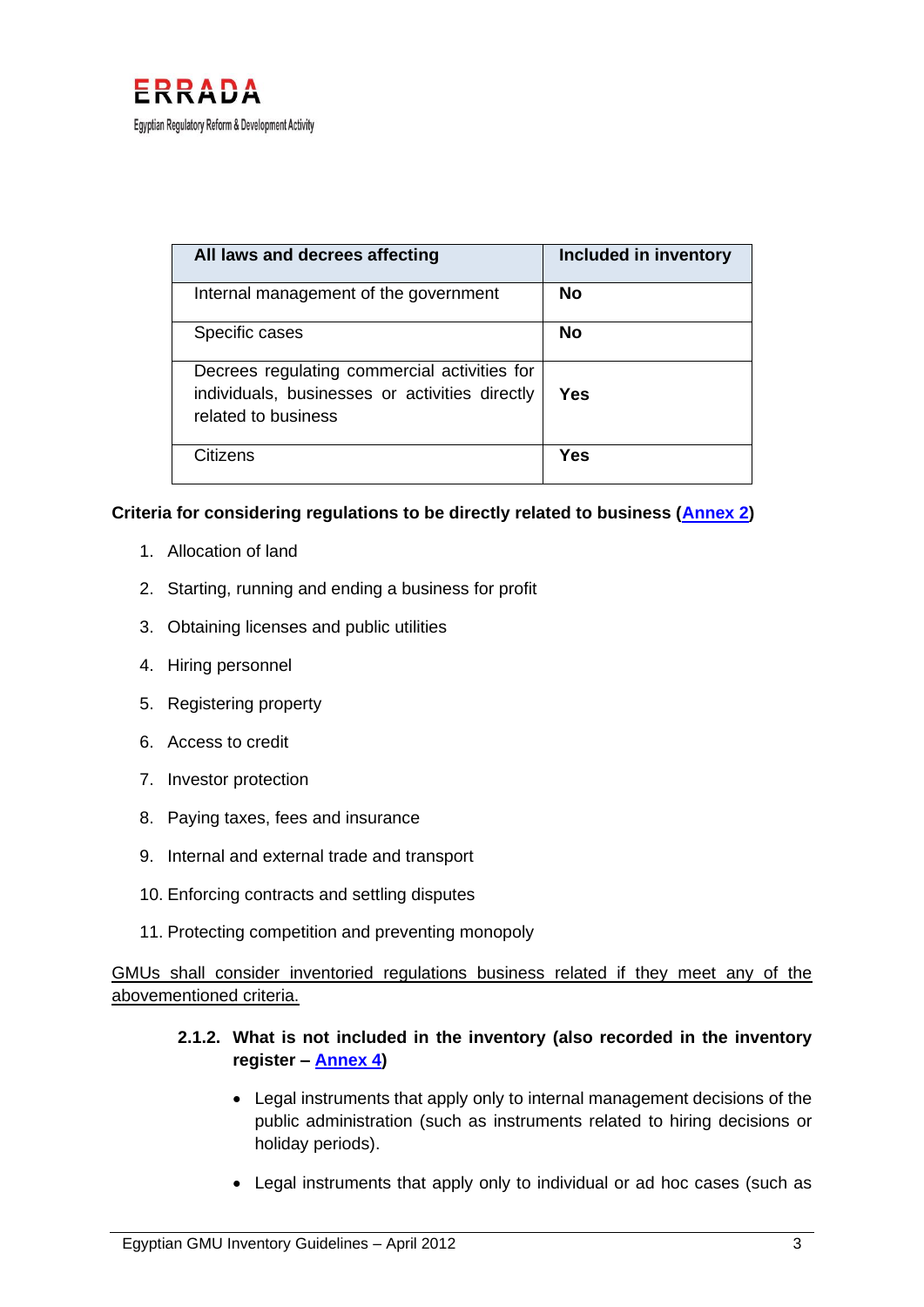instruments related to a specific license or application offered to an individual business or citizen).

• Legal instruments that are advisory and not of a regulatory nature.

### <span id="page-6-0"></span>**2.2. Inventory Stages**

#### **2.2.1. First Stage – Search**

#### • *Internal search:*

The GMU shall track the serial number to know the number of regulations issued each year when searching in the following sources with the ministry and its subordinate authorities:

- a. Central archive at the ministry;
- b. Subordinate authorities' archives (including electronic and printed archive);
- c. Similar previous projects implemented in the ministry (if applicable); and
- d. Library of the ministry.

#### • *External search :*

- a. Related ministries or subordinates authorities;
- b. The General Organization for Printing Offices (National Gazette);
- c. Information Decision Support Center at the Cabinet;
- d. Legislation and Development Information Systems (LADIS);
- e. Public and private libraries;
- f. Set of laws published by some libraries; and
- g. Related electronic sites.
- Identifying a contact person at each subordinate authority is optional according to the circumstances of each ministry.
- Each ministry could optionally issue an official letter to its subordinate authorities or external agencies enclosing a data entry form to be filled in by the subordinate authority or department that provides the regulations. The data entry template should list all that was delivered to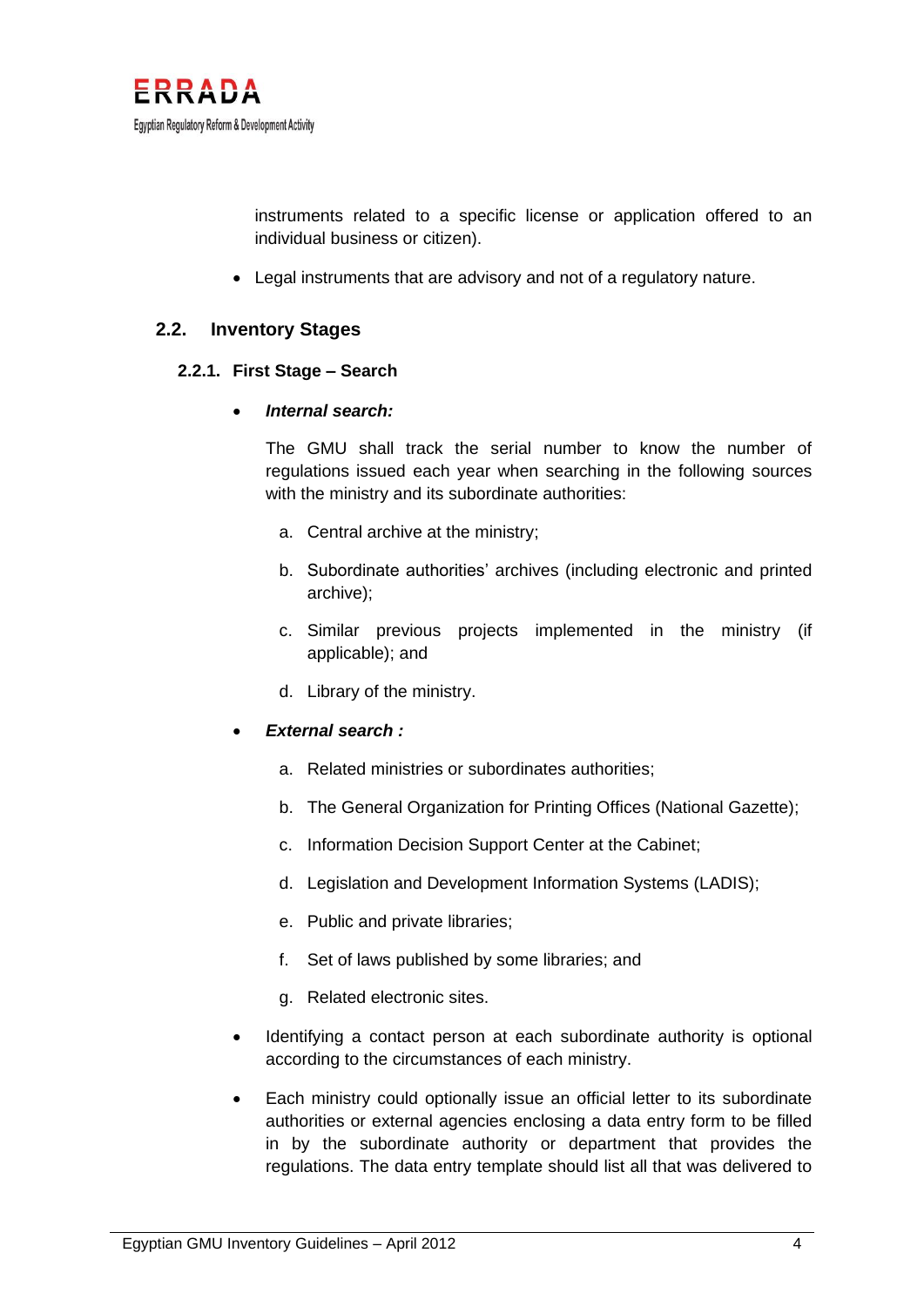the GMU, while keeping a backup copy of these regulations. Each GMU shall use the means it sees fit in contacting external authorities (which are not part of ERRADA) to obtain the required legal instruments and complete the inventory.

#### **2.2.2. Second Stage – Verification**

- Verify the comprehensiveness and accuracy of the legal instruments listed in the inventory through external databases.
- Consultation with representatives from business community is optional, but could be useful in ensuring that the Inventory is complete.
- **Status of Publication:** the regulation is not considered published if there is just an authorization for its publication. It is only considered published when it is confirmed to be published by the National Gazette.

#### **2.2.3. Third Stage – Data Entry Stage**

- Scan all regulations and their amendments using a scanner.
- Determine whether the regulation is directly related to business, according to the abovementioned criteria [\(Annex 2\)](#page-11-0).
- Prepare a template for data entry on e-Registry for all regulations [\(Annex](#page-12-0) 3).
- The importance of having a register at each unit for all the regulations that are entered or excluded from the e-Registry with their numbers and dates (Regulations Register –  $\frac{\text{Annex } 4}{\text{Annex } 4}$  $\frac{\text{Annex } 4}{\text{Annex } 4}$  $\frac{\text{Annex } 4}{\text{Annex } 4}$ ).
- Determine elements that need to be entered for each regulation.
- If the regulation was issued based on ERRADA recommendations, mark the appropriate field on the data entry template.
- Determine status of regulation (valid, amended or explicitly repealed).
- Identify implicitly repealed regulations if possible.
- An amending ministerial decree that keeps some of the articles of the amended decree should be entered on e-Registry, i.e. keep the original and amended ministerial decrees.
- If GMU would like to enter a regulation of a degree above ministerial decree, it shall send it to the e-Registry Unit (ERU) at the GRU to enter it.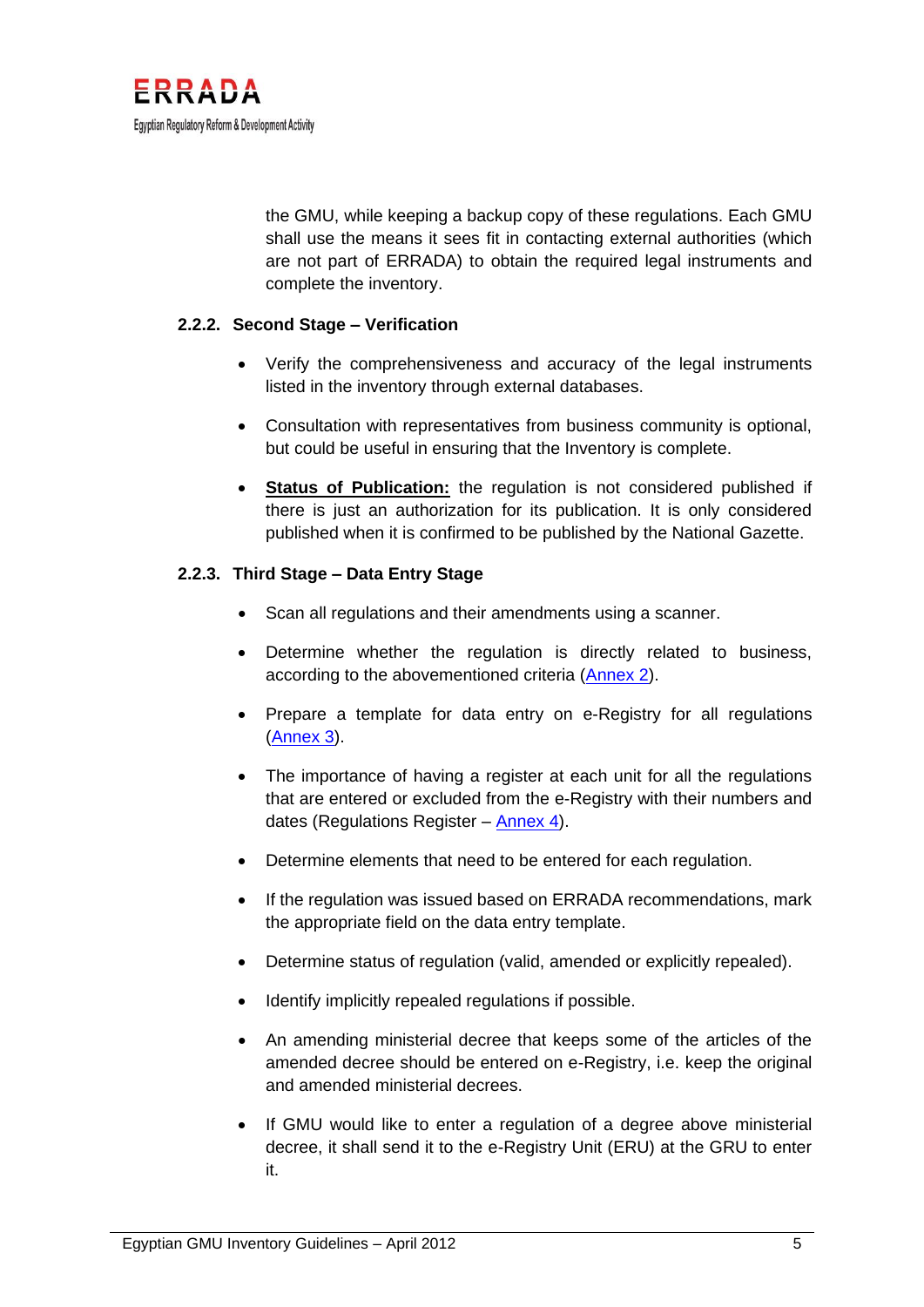

- As for laws, they should be entered in their final form, if available.
- **Do not enter** any regulation through "other attachments" feature as this does not allow search within attached regulations separately.
- GMU shall continuously check the quality of its regulations and update the e-Registry with regulations concerning its ministry.

#### **Electronic linking:**

- Electronic vertical linking of regulations (i.e. linking the law with its executive regulation in addition to presidential, prime ministerial, and cabinet's decrees to the related ministerial decrees) was approved by ERRADA community.
- Linking shall be according to the regulations mentioned in the preamble.
- In case the status of regulation which has been entered before is updated, the amending/repealing regulation should be linked in the designated field.

#### **2.2.4. Fourth Stage – Delivering the Inventory to the GRU**

• The data entry form, the application forms and fee schedules shall be delivered to the GRU by the GMU Manager on the preset date.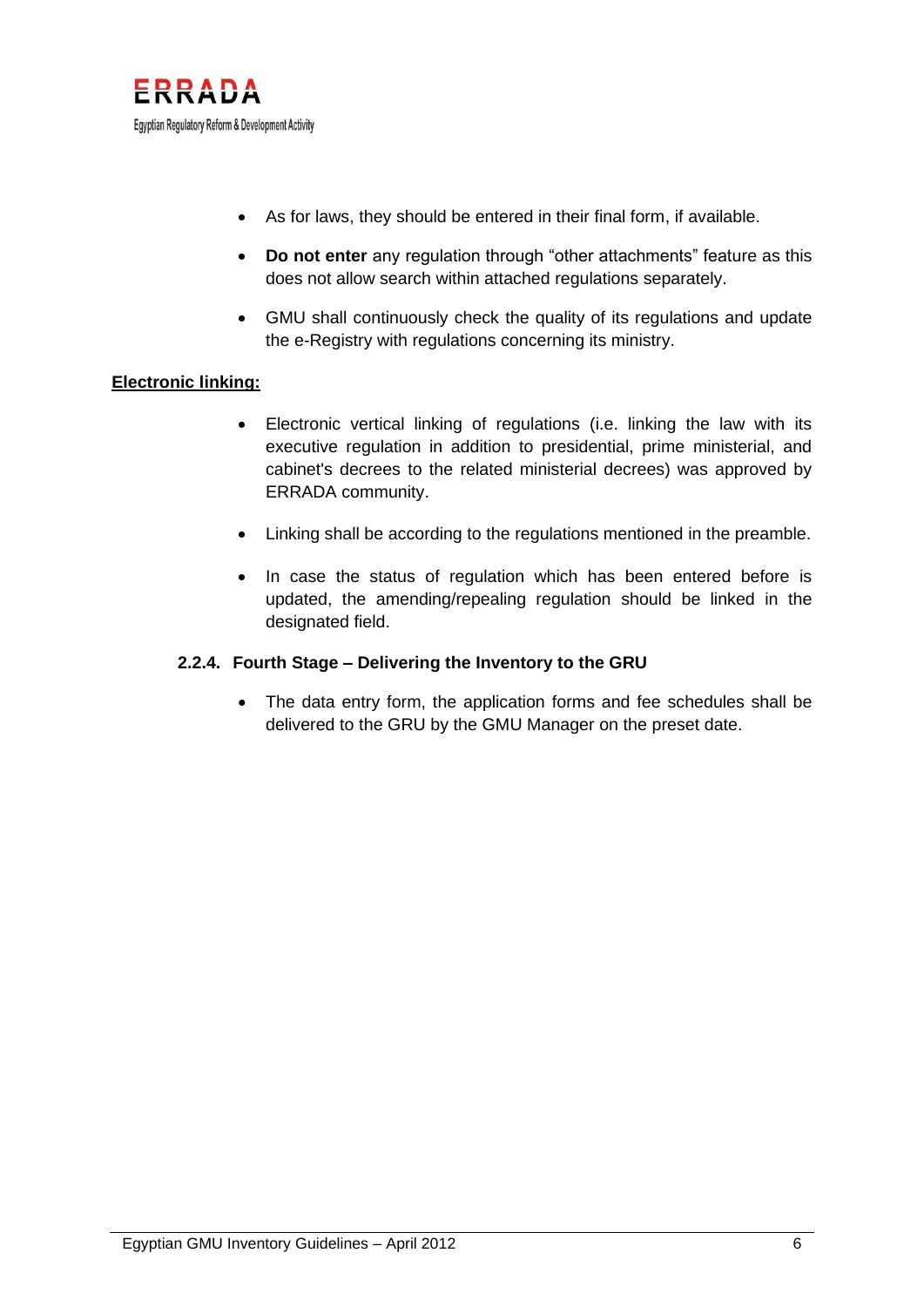

#### **Summary of Inventory Process**

- 1. Determine Identify whether an instrument should be included in the Inventory.
- 2. Record the entered data of each instrument including the excluded ones in the regulations register.
- 3. Compile the full text of each inventoried regulation and its amendments, any application forms and fee schedules unless clearly stated in the regulation.
- 4. Scan all regulations and amendments using the scanner.
- 5. Keep a central ministerial register including 2 copies of all regulations and fee schedules (hard copy and scanned one).
- 6. Determine status of regulation (valid, amended, repealed explicitly or implicitly).
- 7. Determine whether regulation is directly related to business.
- 8. Prepare a data entry template for each regulation to be entered on the e-Registry database.
- 9. Enter the data of each regulation on ERRADA e-Registry.

#### **Important check by GMU staff**

- 1. Is the hard copy of the regulation complete (any missing pages)?
- 2. Was the regulation amended? Were all amendments included?
- 3. Was the regulation and its amendments scanned?
- 4. Are there any request forms attached to the regulation? Were they scanned?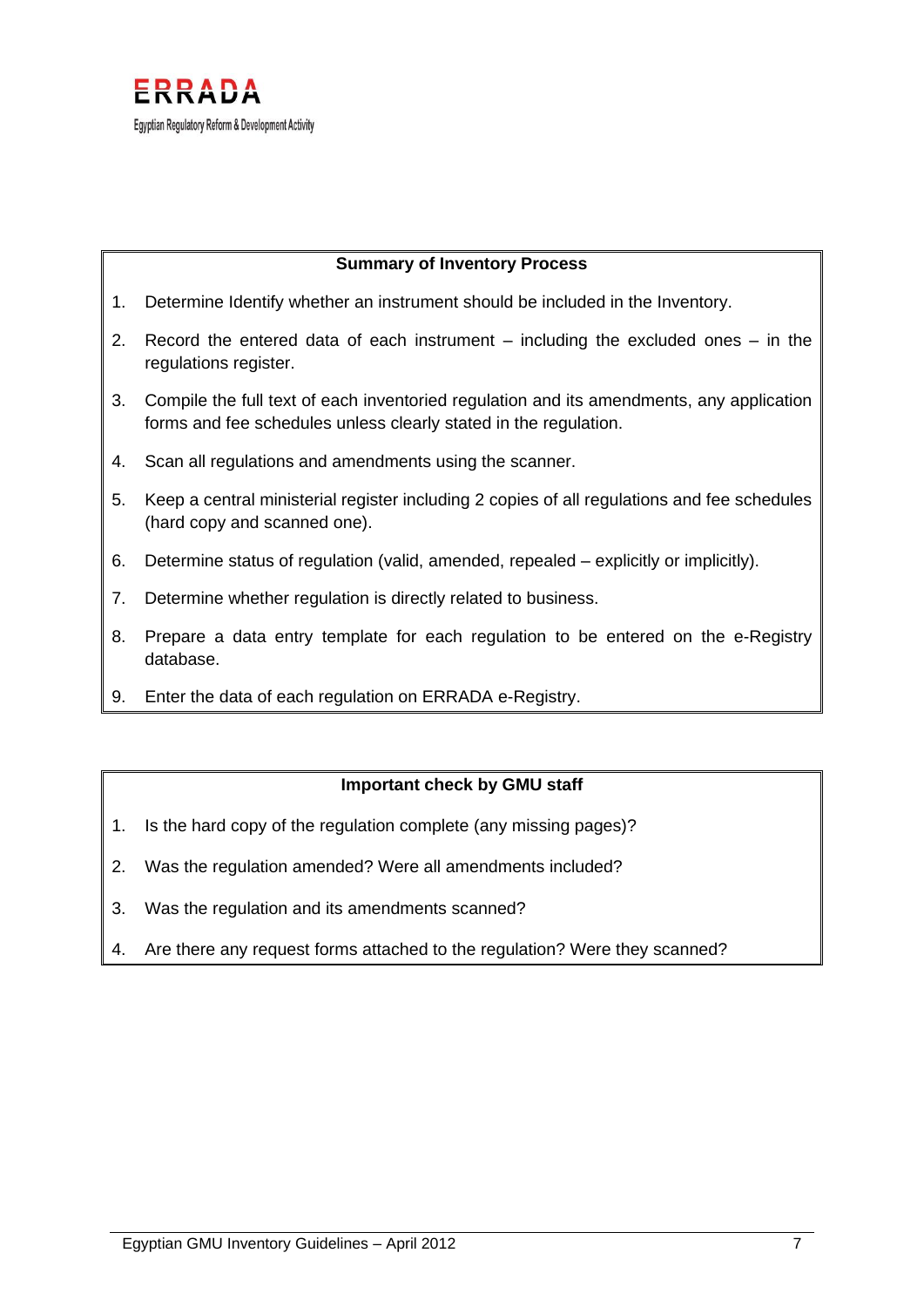

## <span id="page-10-0"></span>**Annexes**

# <span id="page-10-1"></span>**Annex 1 – A list of regulations included in the Inventory**

- 1. Constitution
- 2. International Treaty or Agreement
- 3. Law
- 4. Presidential Decree
- 5. Vice President Decree
- 6. Constitutional Court Ruling
- 7. Military Order
- 8. Prime Minister Decree
- 9. Deputy Prime Minister Decree
- 10. Cabinet of Ministers Decree
- 11. Ministerial Decree
- 12. Governor Decree
- 13. Subordinate Authority Decree
- 14. Directives
- 15. Circulars
- 16. Advertisements
- 17. Instructions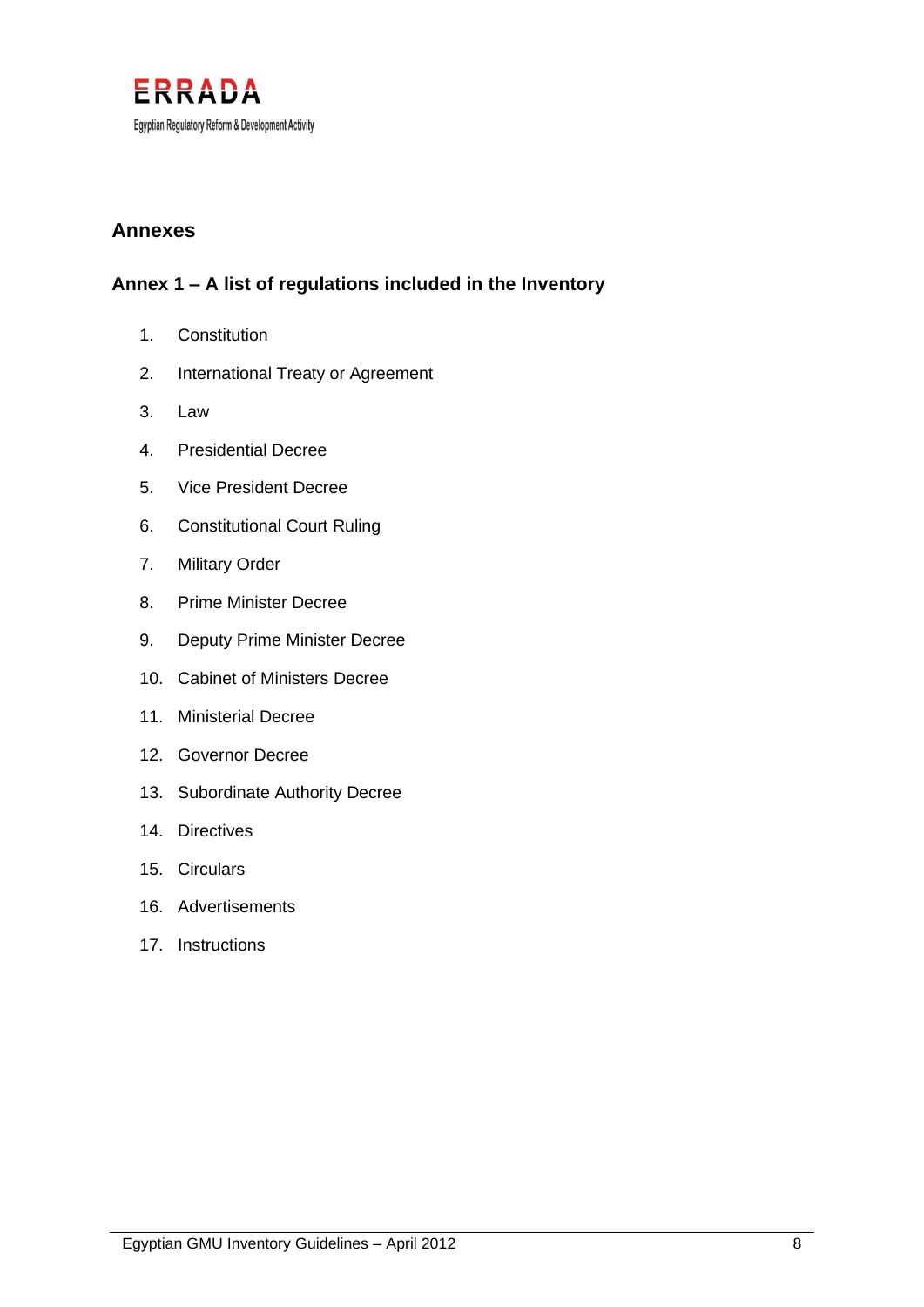

## <span id="page-11-0"></span>**Annex 2 – Criteria for business related regulations**

Business related regulations are categorized as follows (if a criterion is answered "yes" then the regulation is business related).

Question: Does the regulation deal with any of the following issues:

1. Allocation of land

|                                                      |                                                    |        | $\square$ yes | □      | no |
|------------------------------------------------------|----------------------------------------------------|--------|---------------|--------|----|
| 2.                                                   | Starting, running and ending a business for profit |        |               |        |    |
|                                                      |                                                    | ப      | yes           | □      | no |
| 3.                                                   | Getting licenses and public services               |        |               |        |    |
|                                                      |                                                    |        | $\square$ yes | $\Box$ | no |
| 4.                                                   | Hiring personnel                                   |        |               |        |    |
|                                                      |                                                    | $\Box$ | yes           | □      | no |
| 5.                                                   | Registering ownership                              |        |               |        |    |
|                                                      |                                                    | □      | yes           | □      | no |
| 6.                                                   | Access to credit                                   |        |               |        |    |
|                                                      |                                                    | $\Box$ | yes           | □      | no |
| 7.                                                   | Investor protection                                |        |               |        |    |
|                                                      |                                                    |        | $\square$ yes | □      | no |
| 8.                                                   | Paying taxes, insurance and fees                   |        |               |        |    |
|                                                      |                                                    | ப      | yes           | ப      | no |
| 9.                                                   | Internal and external trade and transport          |        |               |        |    |
|                                                      |                                                    | $\Box$ | yes           | $\Box$ | no |
| 10. Enforcing contracts and settling disputes        |                                                    |        |               |        |    |
|                                                      |                                                    | $\Box$ | yes           | □      | no |
| 11. Protecting competition and preventing monopolies |                                                    |        |               |        |    |
|                                                      |                                                    | $\Box$ | yes           | ப      | no |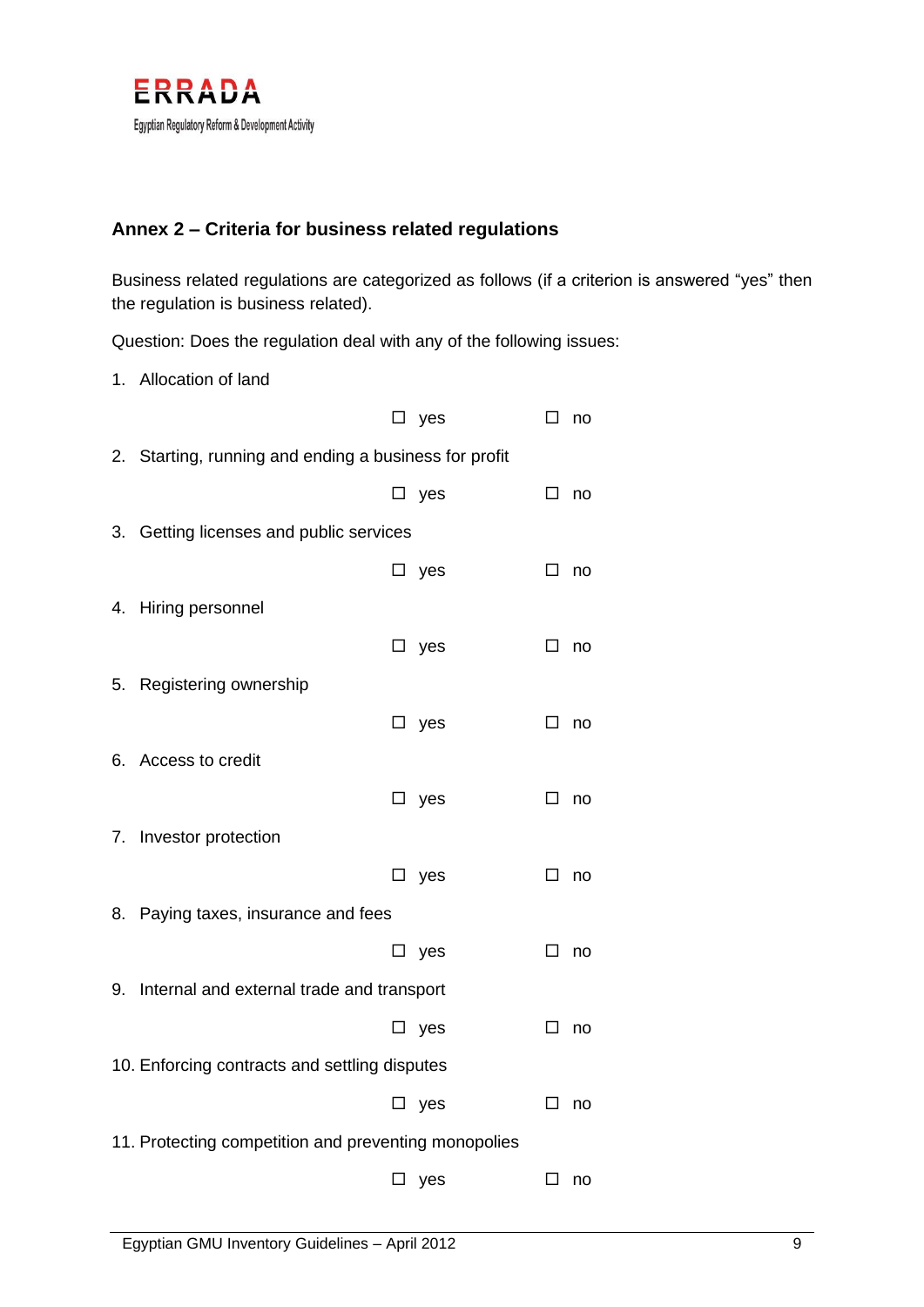

# <span id="page-12-0"></span>**Annex 3 – Data entry template**

|                                          |                   |              |              |                                                             | إضافة تشريع جديد               |
|------------------------------------------|-------------------|--------------|--------------|-------------------------------------------------------------|--------------------------------|
|                                          | أأعودة دون حفظ    | حفظ التشريع  |              |                                                             |                                |
|                                          | mof_manager       | أدخل بواسطة: |              | وزارة المالية                                               | الوحدة المدخلة*:               |
| يوم: شهر: سنة:<br> 17  08   2010<br>2010 | تاريخ فتح الملف*: |              | السنة*:      |                                                             | رقم التشريع*:                  |
|                                          |                   | $\checkmark$ |              | ÷,                                                          | نوع التشريع المجمع*:           |
|                                          |                   | $\checkmark$ |              | $\Box$                                                      | نوع التشريع*:                  |
|                                          |                   |              |              | $\Box$                                                      | صدر بناء على توصية من إرادة:   |
|                                          |                   |              | $\checkmark$ | ÷,                                                          | وصف التشريع:                   |
|                                          |                   |              | $\checkmark$ | ÷,                                                          | موقف التشريع*:                 |
|                                          |                   |              |              | $\checkmark$<br>$\omega$                                    | نطاق التطبيق/التأثير*:         |
|                                          |                   | $\checkmark$ |              | $\overline{\phantom{a}}$                                    | قطاعات الأعمال ذات الصلة:      |
|                                          |                   |              |              | (يبدأ عنوان التشريع بالنوع ثم الرقم ثم السنة ثم شأن الصدور) | عنوان التشريع*:                |
|                                          |                   |              |              | $\checkmark$<br>$\overline{\phantom{a}}$                    | نشر في*:                       |
|                                          | .Browse           |              |              | إرفاق ملف جديد (مسموح بملفات pdf فقط وحجم أقصى MB 20)       | إرفاق نص التشريع*:             |
|                                          |                   | $\checkmark$ |              |                                                             | الجهة المسئولة*:               |
|                                          | $\checkmark$      |              |              |                                                             | الجهة التابعة:                 |
|                                          |                   |              |              |                                                             | تعريف بالتشريع / فهرس التشريع: |
|                                          |                   |              | $\checkmark$ | $\bar{a}$                                                   | مصدر الحصول على التشريع:       |
| Ħ<br>$\mathcal{A}_1$                     |                   |              |              | بحث    بحث متقدم    حذف الاختيار                            |                                |
| ā                                        |                   |              |              |                                                             | التشريعات المرتبطة:            |
|                                          | عودة دون حفظ      | حفظ التشريع  |              |                                                             |                                |
|                                          |                   |              |              |                                                             |                                |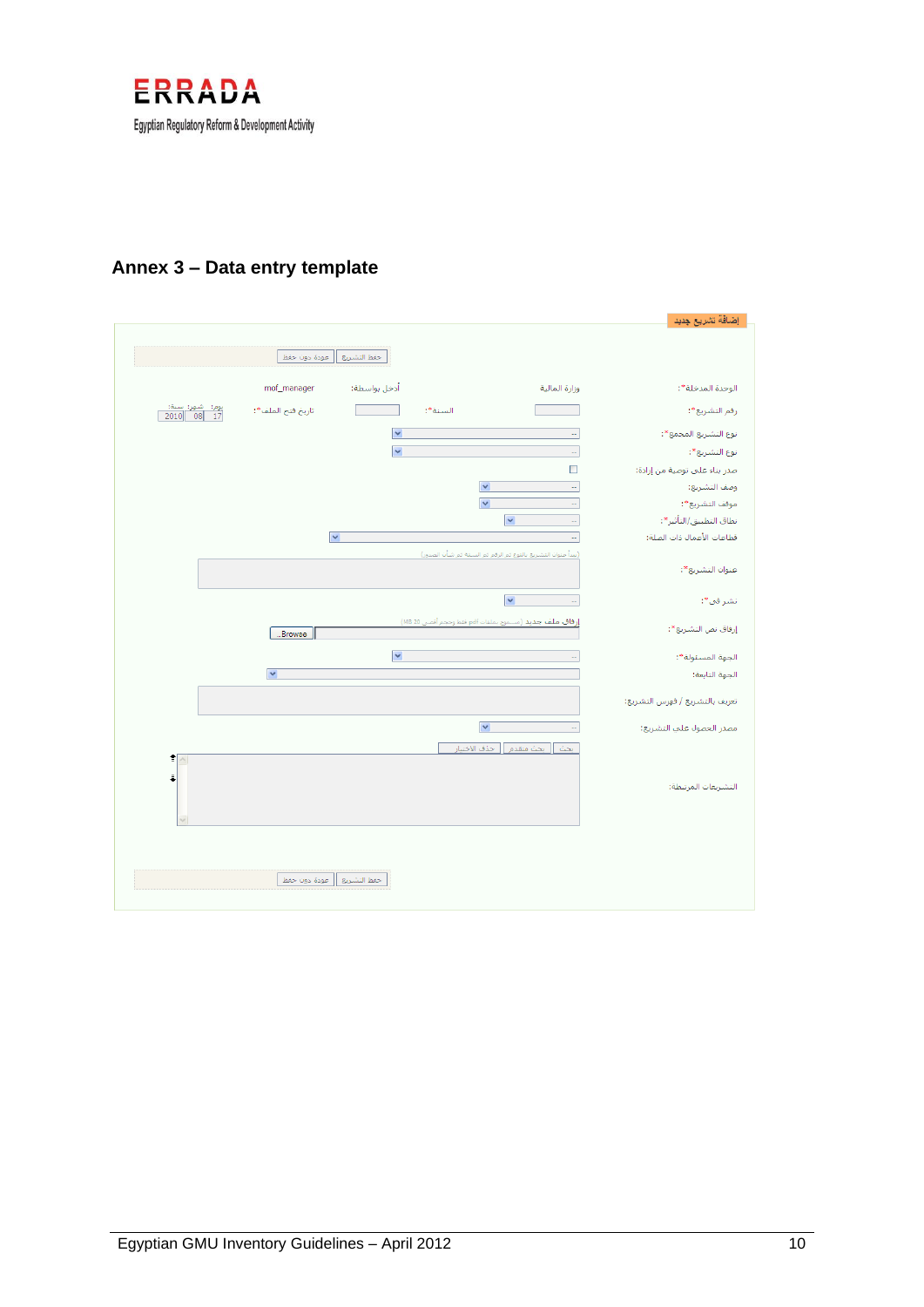

# <span id="page-13-0"></span>**Annex 4 – Regulation Register**

| <b>Number</b> | <b>Published</b><br><b>Date</b> | <b>Address</b>                                      | <b>Source</b>       | Included in<br>the<br>Inventory | <b>Comments</b> | <b>Participating</b><br><b>Ministries</b> |  |  |  |  |
|---------------|---------------------------------|-----------------------------------------------------|---------------------|---------------------------------|-----------------|-------------------------------------------|--|--|--|--|
|               |                                 |                                                     |                     |                                 |                 |                                           |  |  |  |  |
|               |                                 |                                                     |                     |                                 |                 |                                           |  |  |  |  |
| 44            | 13/1/2007                       | Change of an official<br>holiday                    | Ministry<br>Archive | $\boldsymbol{\mathsf{X}}$       |                 |                                           |  |  |  |  |
|               |                                 |                                                     |                     |                                 |                 |                                           |  |  |  |  |
|               |                                 |                                                     |                     |                                 |                 |                                           |  |  |  |  |
|               |                                 |                                                     |                     |                                 |                 |                                           |  |  |  |  |
|               |                                 |                                                     |                     |                                 |                 |                                           |  |  |  |  |
|               |                                 |                                                     |                     |                                 |                 |                                           |  |  |  |  |
|               |                                 |                                                     |                     |                                 |                 |                                           |  |  |  |  |
|               |                                 |                                                     |                     |                                 |                 |                                           |  |  |  |  |
|               |                                 |                                                     |                     |                                 |                 |                                           |  |  |  |  |
|               |                                 |                                                     |                     |                                 |                 |                                           |  |  |  |  |
|               |                                 |                                                     |                     |                                 |                 |                                           |  |  |  |  |
|               |                                 |                                                     |                     |                                 |                 |                                           |  |  |  |  |
|               |                                 |                                                     |                     |                                 |                 |                                           |  |  |  |  |
|               |                                 |                                                     |                     |                                 |                 |                                           |  |  |  |  |
| 568           |                                 | 14/3/2007   Formation of a ministerial<br>committee | Ministry<br>Archive | $\sqrt{2}$                      |                 |                                           |  |  |  |  |
|               |                                 |                                                     |                     |                                 |                 |                                           |  |  |  |  |
|               |                                 |                                                     |                     |                                 |                 |                                           |  |  |  |  |
|               |                                 |                                                     |                     |                                 |                 |                                           |  |  |  |  |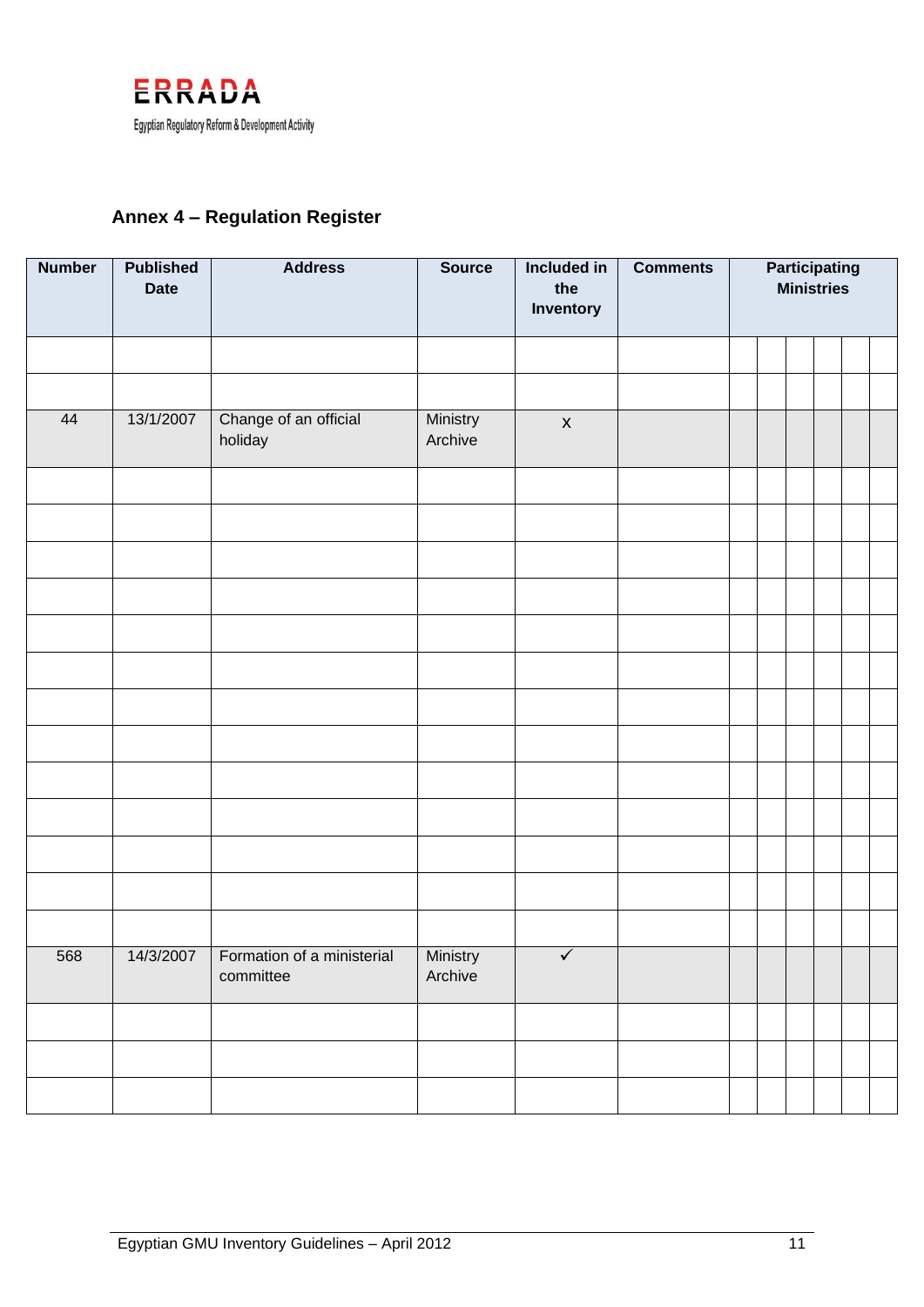

### <span id="page-14-0"></span>**Annex 5 – Data entry guidelines**

**Date: 10/4/2012**

**Version 1.4**

#### **Data Entry Guidelines**

- Begin data entry by Logging into: [http://apps.errada.gov.eg](http://apps.errada.gov.eg/)
- If you get a security alert message, do not worry about this just click on "continue to this website".
- Always login using your issued username and password.
- Enter your username and password.
- Switch the keyboard language to Arabic language.
- Please be aware of the date format "DD/MM/YYYY".
- You can use the "Tab" button on the keyboard to navigate easier between fields inside the insertion/editing form.
- In Regulation type you can quickly find the Regulation type you are looking for by choosing a regulation type group.
- Please limit the size of scanned documents to 2 megabytes for uploading, unless otherwise discussed with GRU IT staff.
- Please try to scan documents using the predefined settings (200 DPI, Black & White and PDF format).